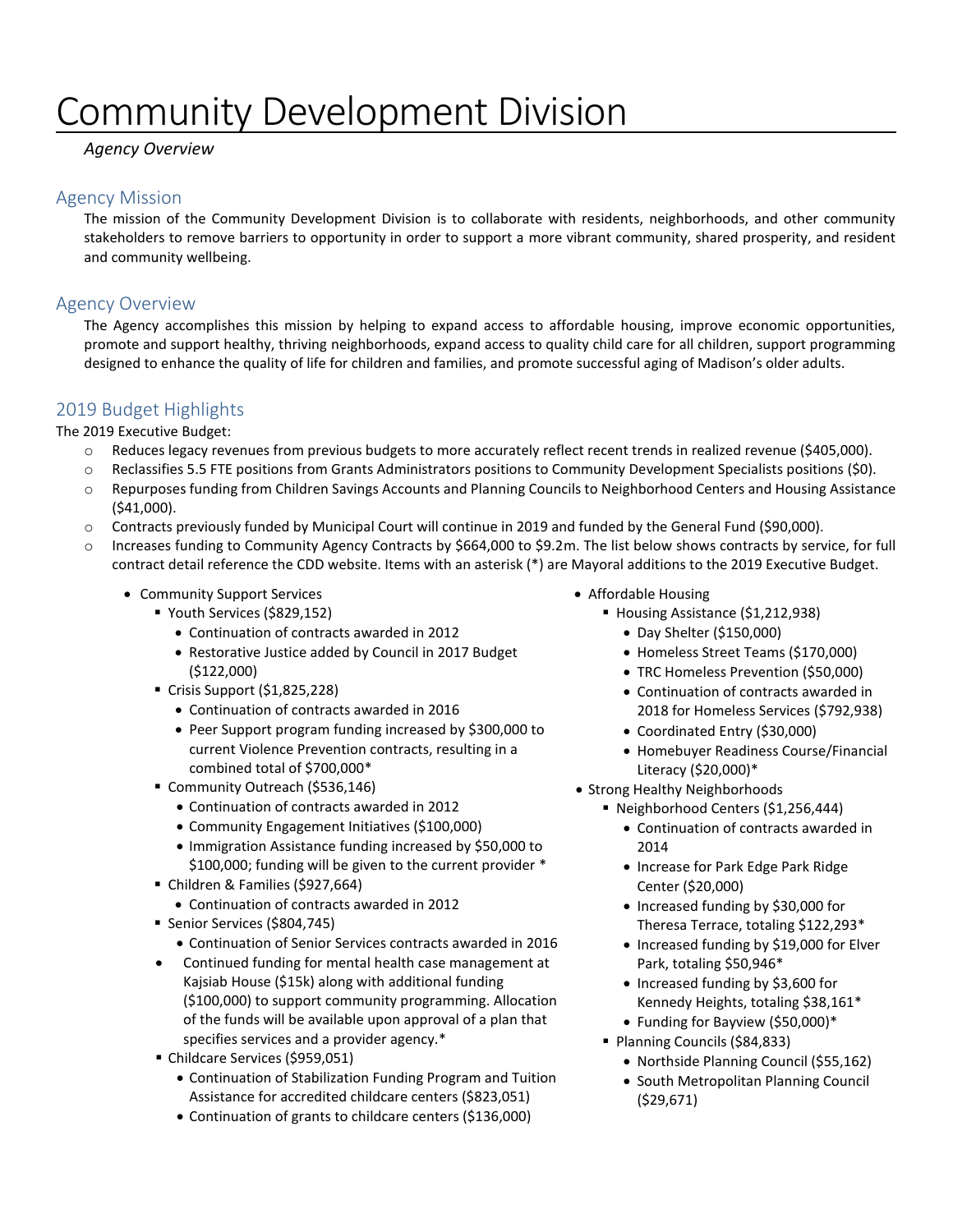- Economic Development & Employment Opportunities
	- Adult Workforce (\$779,080)
		- Adult Employment RFP (\$729,080)
		- Continuation of Big Step contract (\$50,000)
	- Youth Employment (\$821,508)
		- Wanda Fullmore Internship Program (\$120,000)
		- Youth Employment RFP (\$654,508)
		- Operation Fresh Start Invasive Species (\$47,000)
- Overall Program Administration
	- **Emerging Opportunities (\$150,000)** 
		- Allocations will be based on RFP process that will occur in 1st quarter of 2019

The 2019 Executive Budget includes \$4.6 million in anticipated grant revenues and expenditures:

- o Federal Revenue (\$3,640,854)
	- 2019 Community Development Block Grant (\$1,876,219)
	- 2019 Home Investment Partnerships Program (\$1,499,232)
	- 2019 Emergency Solutions Grant (\$154,219)
	- **2016 HUD Continuum of Care Grant (\$95,493)**
	- 2019 Energy Efficiency and Conservation Block Grant (\$15,691)
- o State Revenue (\$925,149)
	- **2019 Housing Cost Reduction Initiative** (\$315,148)
	- **2019 WI Emergency Solutions Grant** (\$466,001)
	- **2019 Homeless Prevention Program** (\$104,000)
	- 2019 Wisconsin Housing Program (\$40,000)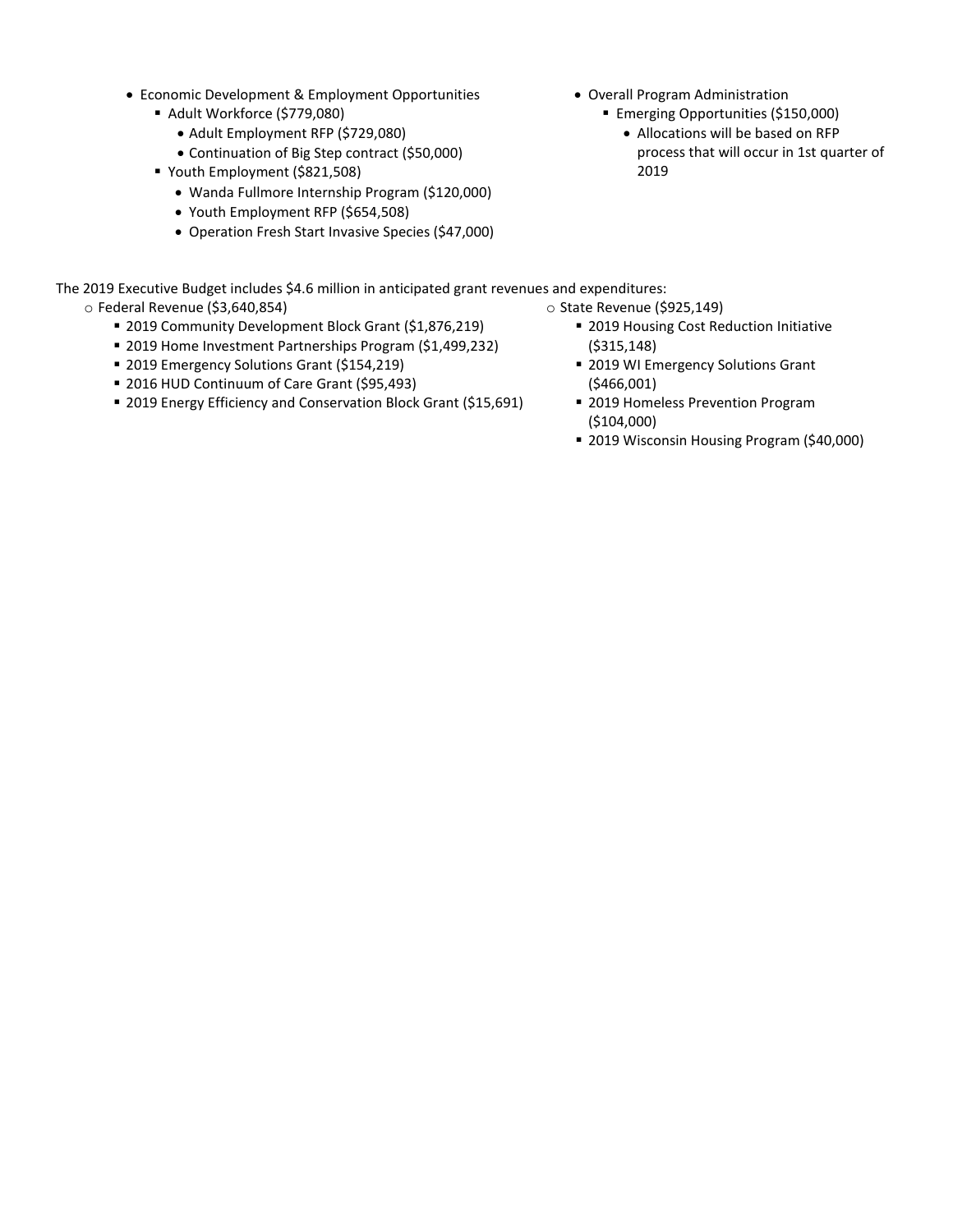**Planning & Development**

# Budget by Service (All Funds)

|                                       |    | 2017 Actual       |   | 2018 Adopted     | 2018 Projected   | 2019 Request     |    | 2019 Executive |
|---------------------------------------|----|-------------------|---|------------------|------------------|------------------|----|----------------|
| Revenue                               |    |                   |   |                  |                  |                  |    |                |
| Affordable Housing                    |    | (7,976,972)       |   | (4, 268, 571)    | (2,791,826)      | (4,704,918)      |    | (4,704,918)    |
| Econ Dev & Emp Opportunities          |    | (897, 982)        |   | (1,250,000)      | (784, 148)       | (1, 299, 723)    |    | (1, 299, 723)  |
| Strong Healthy Neighborhoods          |    | (822, 108)        |   | (745,000)        | (964, 962)       | (839, 224)       |    | (839, 224)     |
| <b>Community Support Services</b>     |    | (236,000)         |   | (861, 333)       | (109, 589)       | (244, 430)       |    | (246, 314)     |
| <b>Overall Program Administration</b> |    | (1,526,129)       |   | (1,375,521)      | (981, 944)       | (773, 166)       |    | (771, 830)     |
| <b>Total Revenue</b>                  | \$ | $(11,459,190)$ \$ |   | $(8,500,425)$ \$ | $(5,632,469)$ \$ | $(7,861,461)$ \$ |    | (7,862,009)    |
| Expense                               |    |                   |   |                  |                  |                  |    |                |
| Affordable Housing                    |    | 9,403,629         |   | 5,796,473        | 4,960,654        | 6,510,810        |    | 6,544,013      |
| Econ Dev & Emp Opportunities          |    | 2,607,428         |   | 3,203,054        | 2,799,566        | 3,096,035        |    | 3,100,937      |
| <b>Strong Healthy Neighborhoods</b>   |    | 2,438,799         |   | 2,382,673        | 1,772,648        | 2,356,288        |    | 2,464,434      |
| <b>Community Support Services</b>     |    | 7,285,388         |   | 7,592,251        | 7,274,362        | 7,298,606        |    | 7,829,803      |
| <b>Overall Program Administration</b> |    | 2,123,123         |   | 1,444,849        | 1,165,424        | 1,200,050        |    | 1,233,611      |
| <b>Total Expense</b>                  | Ś  | 23,858,366 \$     |   | $20,419,300$ \$  | $17,972,655$ \$  | 20,461,789       | S. | 21,172,798     |
| <b>Net General Fund</b>               |    | 12,399,176        | Ŝ | 11,918,876 \$    | 12,340,186       | \$<br>12,600,328 | \$ | 13,310,789     |

# Budget by Fund & Major<br>Fund: General

General

|                                   | 2017 Actual           | 2018 Adopted      | 2018 Projected          |                 | 2019 Request    |    | 2019 Executive |
|-----------------------------------|-----------------------|-------------------|-------------------------|-----------------|-----------------|----|----------------|
| Revenue                           |                       |                   |                         |                 |                 |    |                |
| Intergovernmental Revenues        | (22,500)              | (50,000)          | (45,000)                |                 | (75,000)        |    | (75,000)       |
| <b>Charges for Services</b>       | (29, 149)             | (63,000)          | (28, 548)               |                 | (48,000)        |    | (48,000)       |
| Investments & Contributions       | (66, 562)             | (48, 700)         | (47, 886)               |                 | (53,050)        |    | (53,050)       |
| Misc Revenue                      | (92, 423)             | (276, 843)        | (65, 540)               |                 | (84, 100)       |    | (84, 100)      |
| Transfer In                       |                       | (226, 850)        |                         |                 |                 |    |                |
| <b>Total Revenue</b>              | \$<br>$(210, 633)$ \$ | $(665,393)$ \$    |                         | $(186, 975)$ \$ | $(260, 150)$ \$ |    | (260, 150)     |
| Expense                           |                       |                   |                         |                 |                 |    |                |
| Salaries                          | 1,842,675             | 2,137,854         | 2,103,892               |                 | 2,237,136       |    | 2,308,615      |
| <b>Benefits</b>                   | 599,180               | 674,172           | 678,644                 |                 | 711,304         |    | 693,258        |
| <b>Supplies</b>                   | 41,713                | 39,950            | 33,584                  |                 | 35,737          |    | 35,737         |
| <b>Purchased Services</b>         | 10,093,124            | 9,780,128         | 9,717,643               |                 | 9,809,556       |    | 10,432,179     |
| Debt & Other Financing            |                       | 11,500            | 11,500                  |                 | 11,500          |    | 11,500         |
| <b>Inter Departmental Charges</b> | 78,116                | 76,898            | 76,898                  |                 | 102,245         |    | 136,650        |
| Inter Departmental Billing        | (45,000)              | (136, 233)        | (95,000)                |                 | (47,000)        |    | (47,000)       |
| <b>Total Expense</b>              | \$<br>12,609,809      | -\$<br>12,584,269 | $12,527,160$ \$<br>- \$ |                 | 12,860,478      | S. | 13,570,939     |
| <b>Net General Fund</b>           | \$<br>12,399,176      | 11,918,876<br>S   | 12,340,186<br>- \$      | S               | 12,600,328      | s  | 13,310,789     |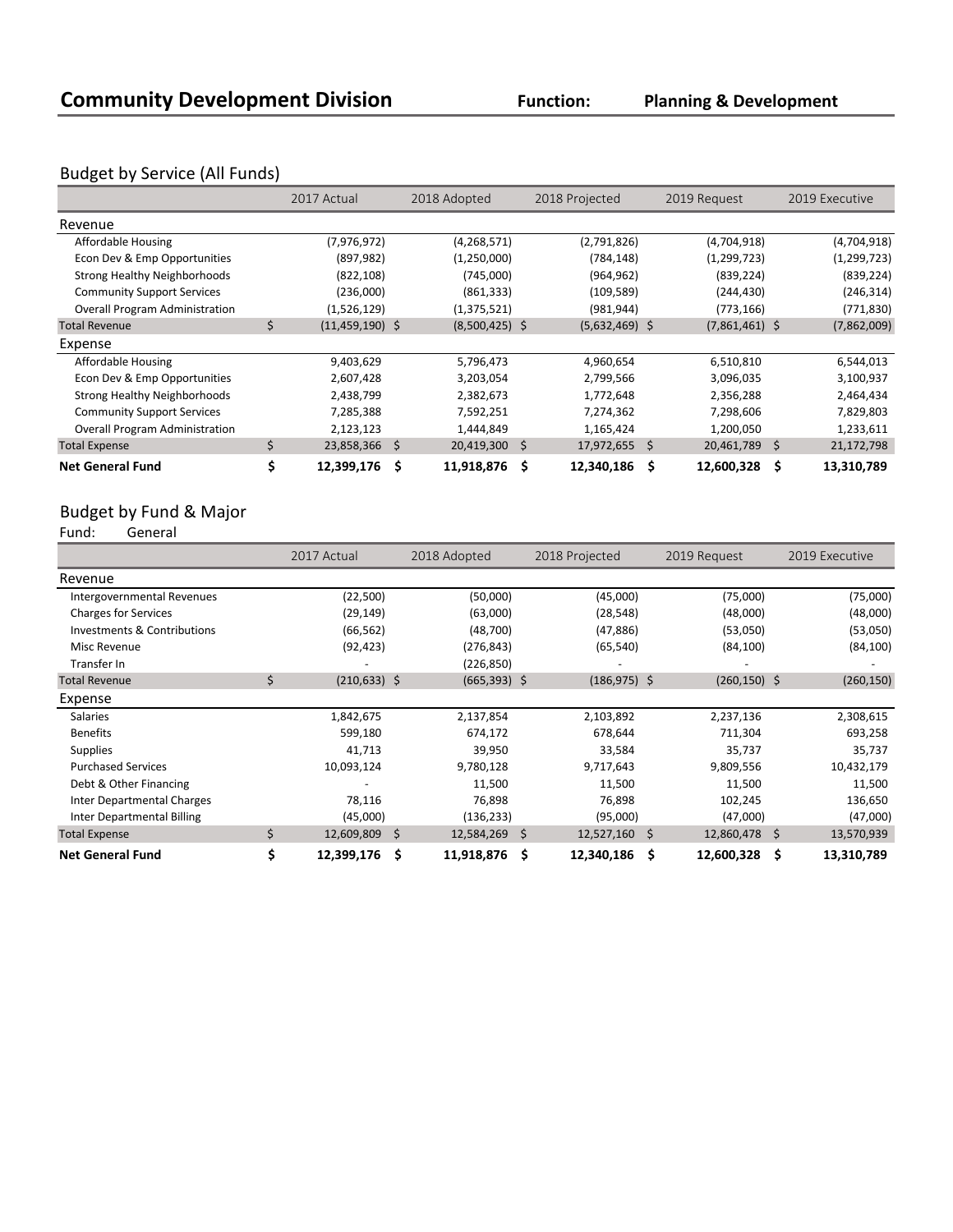| <b>Community Development Division</b> |                                     |                    |                    | <b>Function:</b> | <b>Planning &amp; Development</b> |                      |  |  |  |  |  |
|---------------------------------------|-------------------------------------|--------------------|--------------------|------------------|-----------------------------------|----------------------|--|--|--|--|--|
| Fund:                                 | <b>Community Development Grants</b> |                    |                    |                  |                                   |                      |  |  |  |  |  |
|                                       |                                     | 2017 Actual        | 2018 Adopted       | 2018 Projected   | 2019 Request                      | 2019 Executive       |  |  |  |  |  |
| Revenue                               |                                     |                    |                    |                  |                                   |                      |  |  |  |  |  |
| Intergovernmental Revenues            |                                     | (3, 562, 756)      | (4,056,615)        | (3,778,171)      | (4,566,003)                       | (4, 566, 003)        |  |  |  |  |  |
| <b>Charges for Services</b>           |                                     | (1,815,358)        | (3,086,104)        | (1, 442, 323)    | (2,906,992)                       | (2,906,992)          |  |  |  |  |  |
| <b>Fine Forfeiture Assessments</b>    |                                     | (137)              |                    |                  |                                   |                      |  |  |  |  |  |
| Investments & Contributions           |                                     | (227, 177)         |                    | (225,000)        | (30, 500)                         | (30, 500)            |  |  |  |  |  |
| Misc Revenue                          |                                     |                    |                    |                  | (15,000)                          | (15,000)             |  |  |  |  |  |
| <b>Other Finance Source</b>           |                                     | (533,868)          |                    |                  |                                   |                      |  |  |  |  |  |
| Transfer In                           |                                     |                    |                    |                  | (1, 336)                          |                      |  |  |  |  |  |
| <b>Total Revenue</b>                  | \$                                  | $(6, 139, 296)$ \$ | $(7, 142, 719)$ \$ | $(5,445,494)$ \$ | $(7,519,831)$ \$                  | (7,518,495)          |  |  |  |  |  |
| Expense                               |                                     |                    |                    |                  |                                   |                      |  |  |  |  |  |
| <b>Salaries</b>                       |                                     | 692,331            | 544,419            | 532,338          | 634,735                           | 631,755              |  |  |  |  |  |
| <b>Benefits</b>                       |                                     | 208,477            | 160,761            | 169,395          | 193,310                           | 182,268              |  |  |  |  |  |
| <b>Supplies</b>                       |                                     | 5,350              |                    | 4,916            | 7,550                             | 7,550                |  |  |  |  |  |
| <b>Purchased Services</b>             |                                     | 3,959,023          | 6,396,039          | 4,642,167        | 6,640,032                         | 6,640,032            |  |  |  |  |  |
| Debt & Other Financing                |                                     | 1,215,891          |                    |                  |                                   | 15,390               |  |  |  |  |  |
| Inter Departmental Charges            |                                     | 49,154             | 41,500             | 83,203           | 124,997                           | 122,293              |  |  |  |  |  |
| <b>Inter Departmental Billing</b>     |                                     | (1, 451)           |                    |                  | (80, 793)                         | (80, 793)            |  |  |  |  |  |
| <b>Transfer Out</b>                   |                                     | 10,520             |                    | 13,475           |                                   |                      |  |  |  |  |  |
| <b>Total Expense</b>                  | \$                                  | 6,139,296          | 7,142,719<br>\$    | Ŝ.<br>5,445,494  | \$<br>7,519,831                   | $\zeta$<br>7,518,495 |  |  |  |  |  |
| <b>Net General Fund</b>               | \$                                  |                    | \$<br>-            | \$               | \$<br>$\overline{\phantom{a}}$    | \$                   |  |  |  |  |  |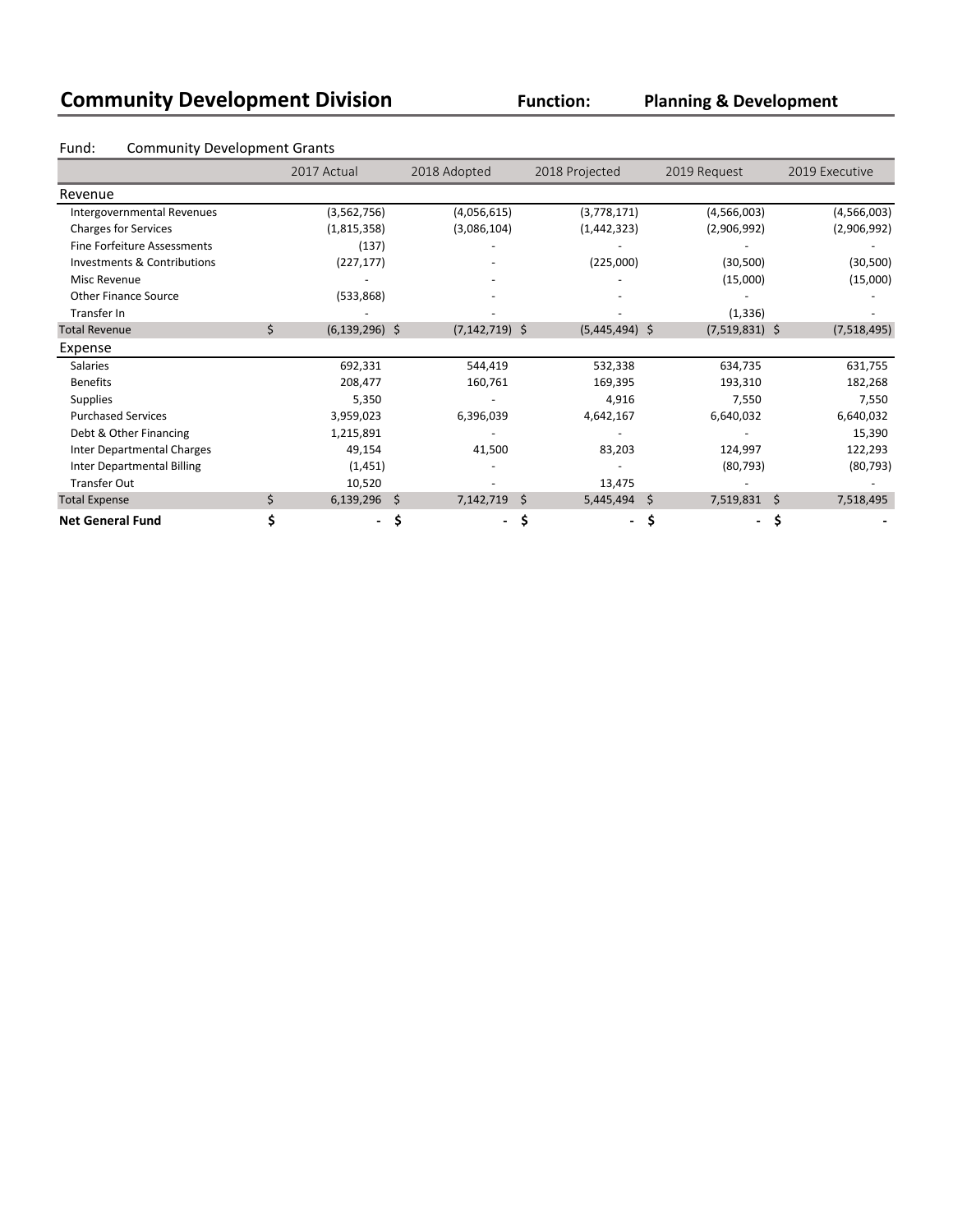*Service Overview*

### **Service:** Affordable Housing

### Service Description

This service contracts with non-profit partners to preserve, improve, and expand the supply of affordable housing for homeowners and renters through owner-occupied housing rehabilitation activities and the development of owner-occupied and rental housing. This service also improves housing stability for homebuyers, renters, homeless, and special needs populations through the provision of homebuyer assistance, homeless services, and other housing resources. The goal of this service is to provide decent, safe, sanitary, and affordable housing opportunities for low and moderate-income households in order to enhance household, neighborhood, and community stability.

### 2019 Planned Activities

- Continue to support service contracts and direct lending programs that support the rehabilitation of existing housing stock and ensure homeownership opportunities for people living with lower incomes.
- Pursue and support quality housing development projects through competitive Request for Proposals processes.
- Develop a course on homebuyer readiness and financial literacy (\$20,000); private funding at least matching the City's contribution will be pursued.

### Service Budget by Account Type

|                           | 2017 Actual | 2018 Adopted |               | 2018 Projected |             | 2019 Request |             | 2019 Executive |
|---------------------------|-------------|--------------|---------------|----------------|-------------|--------------|-------------|----------------|
| Revenue                   | (7,976,972) |              | (4, 268, 571) |                | (2,791,826) |              | (4,704,918) | (4,704,918)    |
| Expense                   | 9.403.629   |              | 5.796.473     |                | 4,960,654   |              | 6.510.810   | 6,544,013      |
| <b>Net Service Budget</b> | 1,426,657   |              | 1,527,902     |                | 2,168,828   |              | 1,805,892   | 1,839,095      |

### **Service:** Community Support Services

### Service Description

This service supports Madison's strong and diverse network of community resources and opportunities that are accessible to all residents, so that they may reach their full potential. This service is comprised of several discrete program areas, including Child Care Services and Support, Madison Senior Center, Family Support and Services for Children and Youth, Services for Older Adults, and Safety and Support Services. In addition, agencies funded by the service are provided with contract administration, technical assistance, grant writing, and collaborative planning and consultation by CDD staff, as needed. Goals for this service include supporting a continuum of services that promote youth development, promoting strategies for individual and household stability, and equitable access to resources.

### 2019 Planned Activities

- Conduct Request for Proposal processes for childcare services and support and services for children and youth.
- Madison-area Out-of-School Time (MOST) will create and begin to implement a professional development system for out-of-school (OST) providers and move into the second phase of implementation of the Management Information System.
- Peer Support program funding increased by \$300,000 to current Violence Prevention contracts.
- Administer the City's contribution to Immigration Assistance; total funding for the current contract is \$100,000.
- Continued funding for mental health case management at Kajsiab House (\$15k) along with additional funding (\$100,000) to support community programming. Allocation of the funds will be available upon approval of a plan that specifies services and a provider agency.

### Service Budget by Account Type

|                           | 2017 Actual | 2018 Adopted |            | 2018 Projected |            | 2019 Request | 2019 Executive |
|---------------------------|-------------|--------------|------------|----------------|------------|--------------|----------------|
| Revenue                   | (236,000)   |              | (861, 333) |                | (109, 589) | (244, 430)   | (246, 314)     |
| Expense                   | 7.285.388   |              | 7.592.251  |                | 7,274,362  | 7.298.606    | 7,829,803      |
| <b>Net Service Budget</b> | 7,049,388   |              | 6,730,919  |                | 7,164,774  | 7.054.176    | 7,583,489      |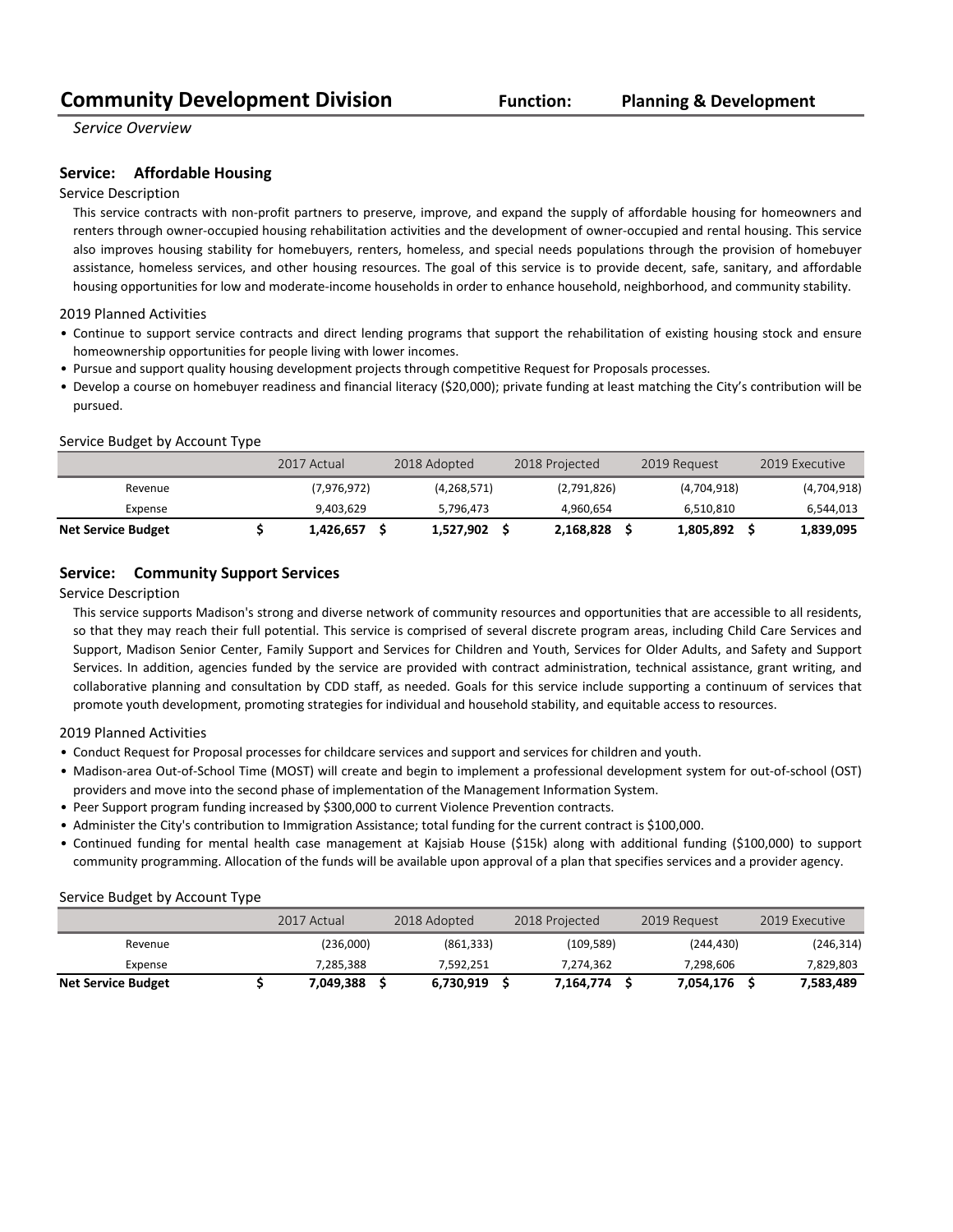*Service Overview*

### **Service:** Econ Dev & Emp Opportunities

Service Description

This service offers support to small businesses and entrepreneurs through the provision of technical assistance and loans. This service also supports youth and adults who face barriers to employment by supporting a network of local partners offering job and career training, skill development, and other related assistance. The goal of this service is to improve economic opportunities for job seekers, entrepreneurs, and small business owners.

2019 Planned Activities

- Continue supporting small business, adult workforce, and youth employment services that received financial support in CDD's 2018 budget.
- Conduct competitive Request for Proposals processes to select partner agencies and allocate funds for 2020 to advance objectives around economic development, small business assistance, and job creation.

### Service Budget by Account Type

|                           | 2017 Actual | 2018 Adopted | 2018 Projected | 2019 Request | 2019 Executive |
|---------------------------|-------------|--------------|----------------|--------------|----------------|
| Revenue                   | (897, 982)  | (1,250,000)  | (784, 148)     | (1,299,723)  | (1, 299, 723)  |
| Expense                   | 2.607.428   | 3.203.054    | 2.799.566      | 3.096.035    | 3,100,937      |
| <b>Net Service Budget</b> | 1,709,446   | 1,953,054    | 2,015,418      | 1,796,312    | 1,801,214      |

## **Service:** Overall Program Administration

Service Description

This service provides general day-to-day management and administrative aspects for the Community Development Division, including staff's participation in citywide efforts and initiatives not specifically tied to one of the other four services. The goal of this service is to be responsive to community needs by strengthening collaboration among community partners and providing effective and efficient coordination of City funding and resources.

2019 Planned Activities

- Administer the Emerging Opportunities Program consistent with the current level of funding (\$150,000).
- Participate in collaborative initiatives designed to cultivate community engagement.
- Utilize funding opportunities as a means of encouraging collaboration, aligning efforts across program areas, and better defining priorities and performance expectations.

### Service Budget by Account Type

|                           | 2017 Actual | 2018 Adopted | 2018 Projected | 2019 Request | 2019 Executive |
|---------------------------|-------------|--------------|----------------|--------------|----------------|
| Revenue                   | (1,526,129) | (1,375,521)  | (981, 944)     | (773, 166)   | (771, 830)     |
| Expense                   | 2.123.123   | 1.444.849    | 1.165.424      | 1,200,050    | 1,233,611      |
| <b>Net Service Budget</b> | 596,994     | 69.328       | 183.480        | 426.884      | 461.781        |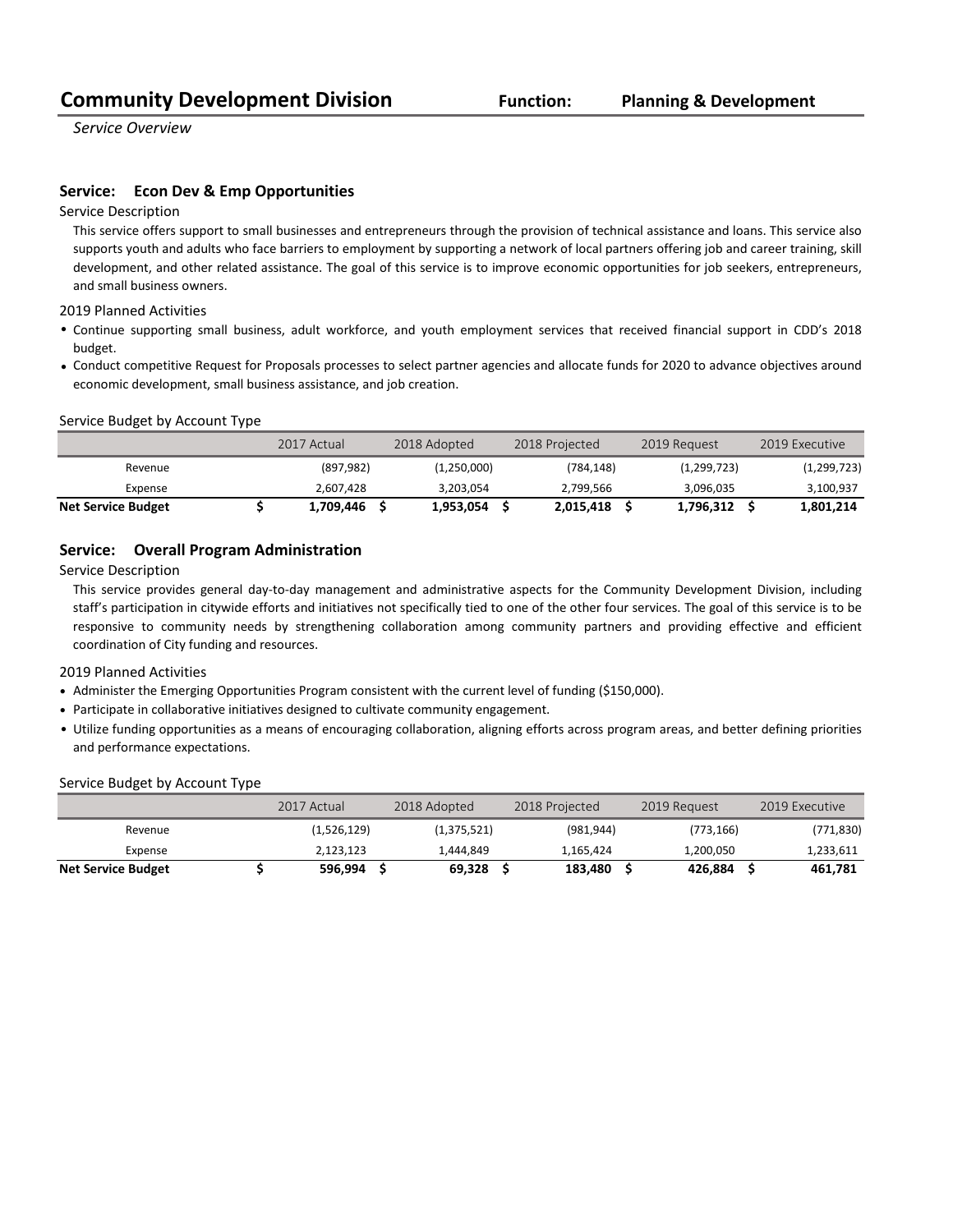*Service Overview*

### **Service:** Strong Healthy Neighborhoods

### Service Description

This service focuses on strengthening neighborhoods through strategic investments in physical assets and amenities, including neighborhood centers, community gardens, or other community facilities, as well as other planning and revitalization efforts. The two components of this service include (1) planning councils and capacity building and (2) neighborhood center and community garden support. The goal of planning councils and capacity building is to assist residents in becoming engaged in decisions affecting their neighborhood through leadership training, problem identification and solving, and advocacy. The goal of neighborhood centers and community gardens is to create, enhance, or sustain the development and operation of physical assets that help bring people of diverse backgrounds together.

2019 Planned Activities

- Conduct a Request for Proposals process in 2019 to allocate 2020 funds to support the operations and programming at community centers; these contracts were previously bid out in 2012.
- The Park Edge/Park Ridge Neighborhood Employment Center is anticipated to open in the first half of 2019 and design plans for a new Bridge Lake Point Neighborhood Center are expected to be finalized.
- Increase baseline funding for neighborhood centers, including Theresa Terrace, Bayview, Elver Park, and Kennedy Heights (\$103,000).

### Service Budget by Account Type

|                           | 2017 Actual | 2018 Adopted | 2018 Projected | 2019 Request | 2019 Executive |
|---------------------------|-------------|--------------|----------------|--------------|----------------|
| Revenue                   | (822, 108)  | (745,000)    | (964, 962)     | (839, 224)   | (839, 224)     |
| Expense                   | 2.438.799   | 2.382.673    | 1.772.648      | 2.356.288    | 2,464,434      |
| <b>Net Service Budget</b> | 1,616,692   | 1,637,673    | 807.687        | 1,517,064    | 1,625,210      |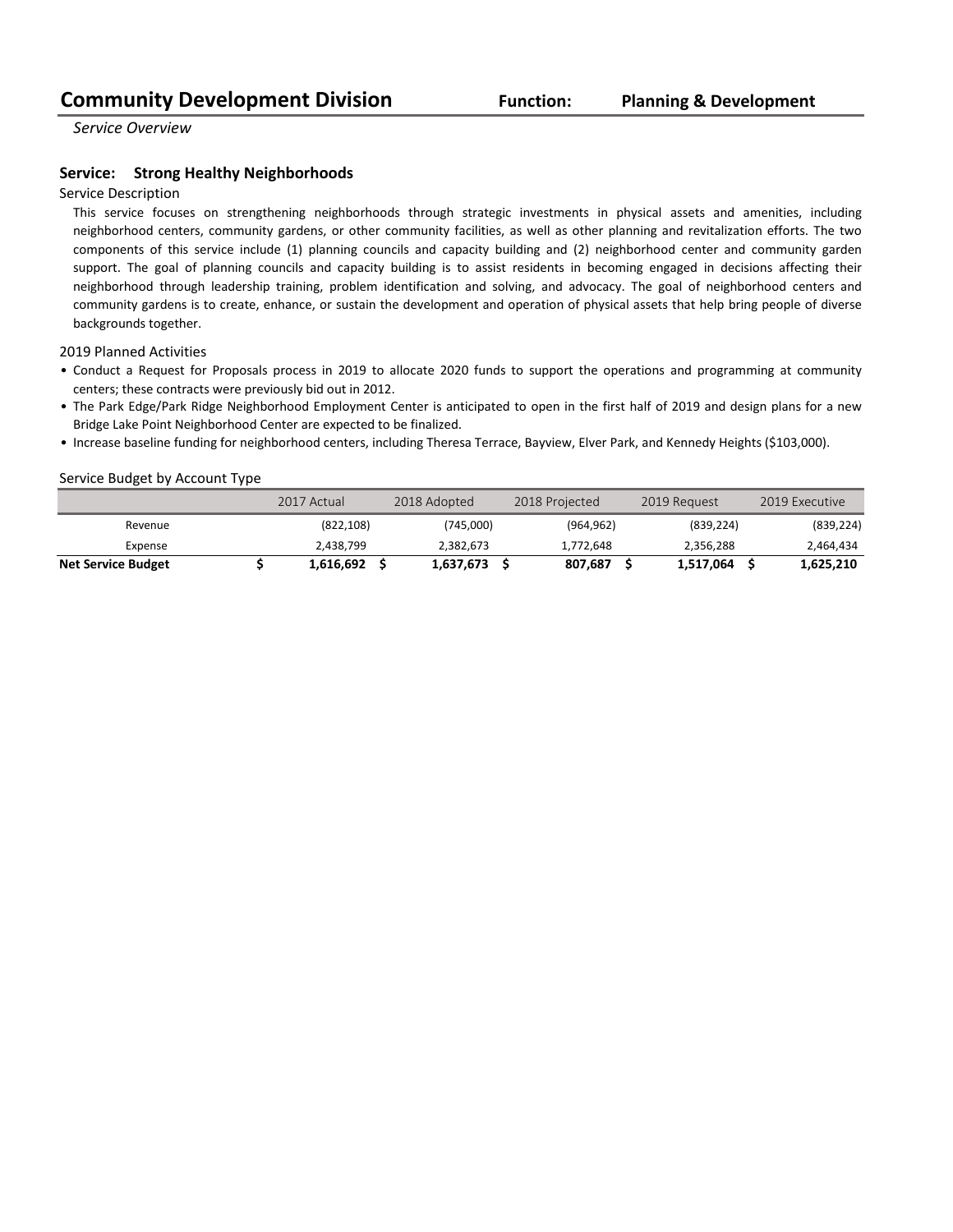**Line Item Detail** 

# **Agency Primary Fund: General**

# **Intergovernmental Revenues**

|                                        | 2017 Actual          | 2018 Adopted          | 2018 Projected     | 2019 Request         | 2019 Executive  |
|----------------------------------------|----------------------|-----------------------|--------------------|----------------------|-----------------|
| <b>State Revenues Operating</b>        |                      | (50,000)              |                    |                      |                 |
| Other Unit of Gov Rev Op               | (22, 500)            |                       | (45,000)           | (75,000)             | (75,000)        |
| <b>TOTAL</b>                           | \$<br>$(22,500)$ \$  | $(50,000)$ \$         | $(45,000)$ \$      | $(75,000)$ \$        | (75,000)        |
| <b>Charges for Service</b>             |                      |                       |                    |                      |                 |
|                                        | 2017 Actual          | 2018 Adopted          | 2018 Projected     | 2019 Request         | 2019 Executive  |
| <b>Facility Rental</b>                 | (25, 844)            | (43,000)              | (24, 862)          | (43,000)             | (43,000)        |
| Program Income Principal               |                      | (15,000)              |                    |                      |                 |
| Reimbursement Of Expense               | (914)                | (2,800)               | (487)              | (2,800)              | (2,800)         |
| <b>Application Fees</b>                | (2,390)              | (2,200)               | (3, 200)           | (2,200)              | (2,200)         |
| <b>TOTAL</b>                           | \$<br>$(29, 149)$ \$ | $(63,000)$ \$         | $(28,548)$ \$      | $(48,000)$ \$        | (48,000)        |
| <b>Investments &amp; Contributions</b> |                      |                       |                    |                      |                 |
|                                        | 2017 Actual          | 2018 Adopted          | 2018 Projected     | 2019 Request         | 2019 Executive  |
| <b>Contributions &amp; Donations</b>   | (66, 562)            | (48, 700)             | (47, 886)          | (53,050)             | (53,050)        |
| <b>TOTAL</b>                           | \$<br>$(66, 562)$ \$ | $(48,700)$ \$         | $(47,886)$ \$      | $(53,050)$ \$        | (53,050)        |
| <b>Misc Revenue</b>                    |                      |                       |                    |                      |                 |
|                                        | 2017 Actual          | 2018 Adopted          | 2018 Projected     | 2019 Request         | 2019 Executive  |
| Miscellaneous Revenue                  | (92, 423)            | (276, 843)            | (65, 540)          | (84, 100)            | (84, 100)       |
| <b>TOTAL</b>                           | \$<br>$(92, 423)$ \$ | $(276, 843)$ \$       | $(65,540)$ \$      | $(84, 100)$ \$       | (84, 100)       |
| <b>Transfer In</b>                     |                      |                       |                    |                      |                 |
|                                        | 2017 Actual          | 2018 Adopted          | 2018 Projected     | 2019 Request         | 2019 Executive  |
| Transfer In From CDBG                  |                      | (100,000)             | $\overline{a}$     |                      |                 |
| Transfer In From Other Restric         |                      | (53,000)              |                    |                      |                 |
| <b>Transfer In From Capital</b>        |                      | (73, 850)             |                    |                      |                 |
| <b>TOTAL</b>                           | \$<br>$\blacksquare$ | \$<br>$(226, 850)$ \$ | $\blacksquare$     | \$<br>$\blacksquare$ | \$              |
| <b>Salaries</b>                        |                      |                       |                    |                      |                 |
|                                        | 2017 Actual          | 2018 Adopted          | 2018 Projected     | 2019 Request         | 2019 Executive  |
| <b>Permanent Wages</b>                 | 1,777,052            | 2,224,629             | 2,032,121          | 2,199,201            | 2,270,680       |
| <b>Salary Savings</b>                  |                      | (119, 292)            |                    | (38, 561)            | (38, 561)       |
| Pending Personnel                      |                      | (46,500)              |                    |                      |                 |
| Premium Pay                            | 421                  |                       | 279                |                      |                 |
| <b>Workers Compensation Wages</b>      | 1,205                |                       |                    |                      |                 |
| <b>Compensated Absence</b>             | 4,577                |                       | 13,468             |                      |                 |
| <b>Hourly Wages</b>                    | 58,446               | 71,399                | 53,520             | 68,878               | 68,878          |
| Overtime Wages Permanent               | 975                  | 7,618                 | 4,503              | 7,618                | 7,618           |
| <b>TOTAL</b>                           | \$<br>1,842,675      | \$<br>2,137,854       | \$<br>2,103,892 \$ | 2,237,136            | \$<br>2,308,615 |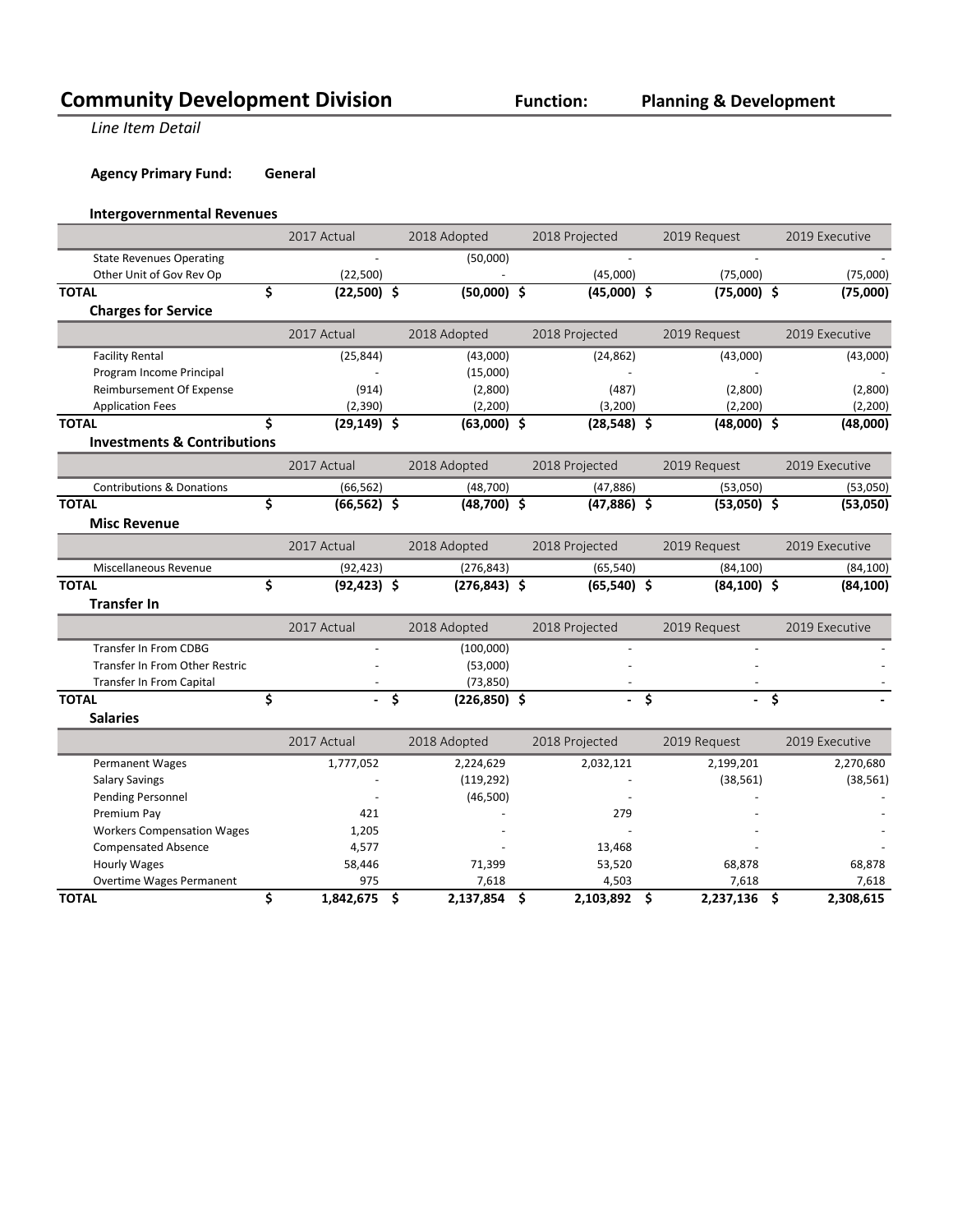# **Planning & Development**

**Line Item Detail** 

# **Agency Primary Fund: General**

### **Benefits**

|                               | 2017 Actual              | 2018 Adopted | 2018 Projected | 2019 Request | 2019 Executive |
|-------------------------------|--------------------------|--------------|----------------|--------------|----------------|
| Comp Absence Escrow           |                          |              | 7,448          |              |                |
| <b>Benefit Savings</b>        | $\overline{\phantom{0}}$ | (17,708)     |                |              |                |
| Health Insurance Benefit      | 322,570                  | 373,246      | 366,324        | 384,953      | 361,528        |
| Wage Insurance Benefit        | 4,527                    | 5,371        | 5,015          | 5,083        | 5,083          |
| <b>WRS</b>                    | 122,718                  | 144,129      | 137,749        | 147,348      | 148,730        |
| <b>FICA Medicare Benefits</b> | 136,866                  | 161,890      | 154,899        | 166,676      | 170,438        |
| <b>Moving Expenses</b>        | 500                      |              | ۰              |              |                |
| Tuition                       | 4,000                    |              |                |              |                |
| Grant                         | 720                      |              |                |              |                |
| Post Employment Health Plans  | 7,279                    | 7.244        | 7,209          | 7.244        | 7,479          |
| TOTAL                         | 599,180                  | 674,172      | 678,644<br>S   | 711,304      | 693,258        |

**Supplies**

|                                  | 2017 Actual | 2018 Adopted             | 2018 Projected | 2019 Request             | 2019 Executive |
|----------------------------------|-------------|--------------------------|----------------|--------------------------|----------------|
| <b>Office Supplies</b>           | 8,215       | 6,000                    | 6,000          | 5,500                    | 5,500          |
| <b>Copy Printing Supplies</b>    | 4,307       | 4,500                    | 4,538          | 4,100                    | 4,100          |
| Furniture                        | 4,517       | 100                      | 65             | 100                      | 100            |
| <b>Hardware Supplies</b>         | 5,527       | 7,000                    | 6,622          | 7,000                    | 7,000          |
| Software Lic & Supplies          | 885         |                          | 622            |                          |                |
| Postage                          | 3,436       | 3,450                    | 3,450          | 3,250                    | 3,250          |
| Program Supplies                 | 3,125       | 2,500                    | 2,500          | 2,490                    | 2,490          |
| <b>Books &amp; Subscriptions</b> | 3,986       | 8,600                    | 3,000          | 6,150                    | 6,150          |
| <b>Work Supplies</b>             | 695         | 550                      | 550            | 1,050                    | 1,050          |
| Janitorial Supplies              | 3,485       | 3,700                    | 3,700          | 3,200                    | 3,200          |
| Food And Beverage                | 1,950       | 3,400                    | 2,000          | 2,747                    | 2,747          |
| <b>Building Supplies</b>         | 240         | 150                      | 119            | 150                      | 150            |
| Inventory                        | 1,346       | $\overline{\phantom{0}}$ | 419            | $\overline{\phantom{a}}$ |                |
| <b>TOTAL</b>                     | $41,713$ \$ | $39,950$ \$              | 33,584         | \$<br>35,737             | \$<br>35,737   |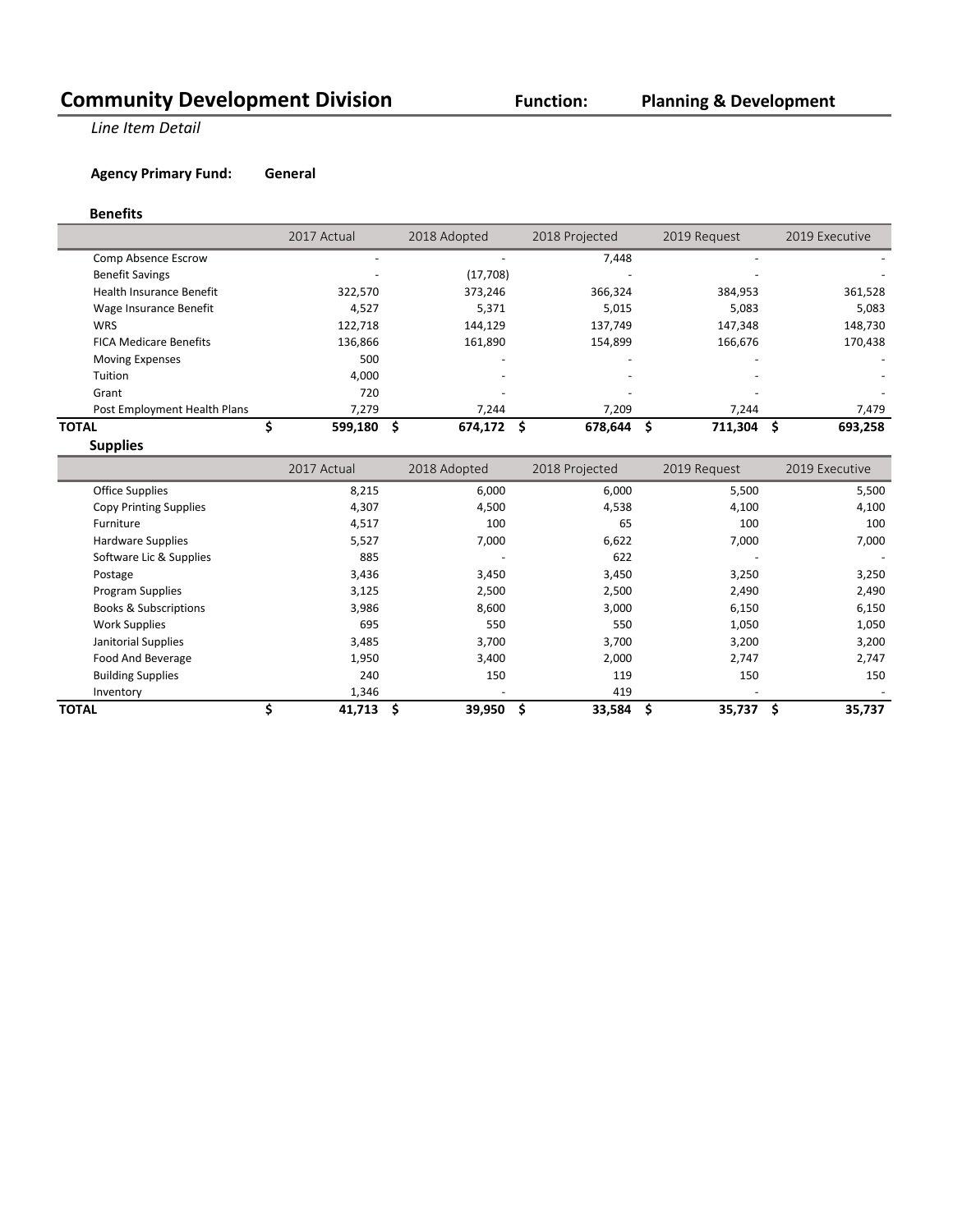# **Planning & Development**

**Line Item Detail** 

## **Agency Primary Fund: General**

### **Purchased Services**

|                                     | 2017 Actual      | 2018 Adopted    | 2018 Projected  | 2019 Request    | 2019 Executive   |
|-------------------------------------|------------------|-----------------|-----------------|-----------------|------------------|
| Natural Gas                         | 1,741            | 1,700           | 1,786           | 1,700           | 1,700            |
| Electricity                         | 27,930           | 27,055          | 29,802          | 26,000          | 26,000           |
| Water                               | 3,160            | 4,200           | 3,024           | 3,000           | 3,000            |
| Telephone                           | 5,009            | 5,000           | 478             | 5,000           | 5,000            |
| Cellular Telephone                  | 1,888            | 730             | 2,392           | 730             | 730              |
| <b>Building Improv Repair Maint</b> | 17,208           | 16,200          | 16,200          | 13,200          | 13,200           |
| <b>Fire Protection</b>              |                  | 550             |                 |                 |                  |
| Pest Control                        | 198              | 250             | 218             | 250             | 250              |
| <b>Elevator Repair</b>              | 952              | 1,750           | 1,213           | 1,750           | 1,750            |
| <b>Facility Rental</b>              | 74,889           | 80,874          | 81,298          | 82,442          | 82,442           |
| <b>Custodial Bldg Use Charges</b>   | 8,140            | 9,600           | 10,920          | 11,880          | 11,880           |
| Grounds Improv Repair Maint         |                  | 2,200           |                 | 2,200           | 2,200            |
| Snow Removal                        |                  | 700             |                 | 1,200           | 1,200            |
| <b>Equipment Mntc</b>               | 2,984            | 2,870           | 6,815           | 2,870           | 2,870            |
| System & Software Mntc              | 3,132            | 4,000           | 8,832           | 4,000           | 4,000            |
| Rental Of Equipment                 | 37               |                 | 30              |                 |                  |
| Recruitment                         | 1,964            |                 | 1,964           | 23,410          | 23,410           |
| Mileage                             | 139              | 860             | 780             | 821             | 821              |
| <b>Conferences &amp; Training</b>   | 18,820           | 18,650          | 20,230          | 18,050          | 18,050           |
| Memberships                         | 14,019           | 1,125           | 14,019          | 1,125           | 1,125            |
| <b>Credit Card Services</b>         | 30               |                 | 75              | 180             | 180              |
| Delivery Freight Charges            | 102              |                 | 57              |                 |                  |
| <b>Storage Services</b>             | 4,554            | 175             | 4,000           | 175             | 175              |
| Mortgage & Title Services           |                  |                 | 100             |                 |                  |
| <b>Consulting Services</b>          | 18,469           | 31,750          | 31,750          | 6,979           | 6,979            |
| <b>Advertising Services</b>         | 22,854           | 9,850           | 22,854          | 7,574           | 7,574            |
| <b>Printing Services</b>            | 1,175            | 700             | 1,277           | 200             | 200              |
| <b>Parking Towing Services</b>      |                  | 300             |                 |                 |                  |
| <b>Transportation Services</b>      |                  |                 | 200             |                 |                  |
| <b>Catering Vending Services</b>    |                  | 2,350           | 2,350           | 2,350           | 2,350            |
| <b>Program Services</b>             | 681,633          | 841,851         | 816,595         | 832,651         | 832,651          |
| Other Services & Expenses           | 45,354           | 12,965          | 12,965          | 10,650          | 10,650           |
| Grants                              | 236,503          | 127,000         | 152,256         | 136,000         | 136,000          |
| <b>Comm Agency Contracts</b>        | 8,895,399        | 8,563,319       | 8,467,642       | 8,605,115       | 9,227,738        |
| <b>Property Insurance</b>           |                  | 6,034           |                 | 6,034           | 6,034            |
| Taxes & Special Assessments         | 4,132            |                 |                 |                 |                  |
| Permits & Licenses                  | 709              | 5,520           | 5,520           | 2,020           | 2,020            |
| <b>TOTAL</b>                        | \$<br>10,093,124 | \$<br>9,780,128 | \$<br>9,717,643 | \$<br>9,809,556 | 10,432,179<br>\$ |
| <b>Debt &amp; Other Financing</b>   |                  |                 |                 |                 |                  |

|                                   | 2017 Actual<br>2018 Adopted<br>2018 Projected |           | 2019 Request |                | 2019 Executive |              |    |                |
|-----------------------------------|-----------------------------------------------|-----------|--------------|----------------|----------------|--------------|----|----------------|
| Interest                          | $\overline{a}$                                |           | 11,500       | 11,500         |                | 11,500       |    | 11,500         |
| <b>TOTAL</b>                      |                                               | - \$<br>э | 11,500       | 11,500         |                | 11,500       | -S | 11,500         |
| <b>Inter-Departmental Charges</b> |                                               |           |              |                |                |              |    |                |
|                                   | 2017 Actual                                   |           | 2018 Adopted | 2018 Projected |                | 2019 Request |    | 2019 Executive |
| ID Charge From Engineering        | 38,090                                        |           | 38,090       | 38,090         |                | 63,272       |    | 97,677         |
| ID Charge From Insurance          | 31,949                                        |           | 30,487       | 30,487         |                | 31,496       |    | 31,496         |
| ID Charge From Workers Comp       | 8,077                                         |           | 8.321        | 8.321          |                | 7,477        |    | 7,477          |
| <b>TOTAL</b>                      | 78,116                                        |           | 76,898       | 76,898         |                | 102.245      |    | 136,650        |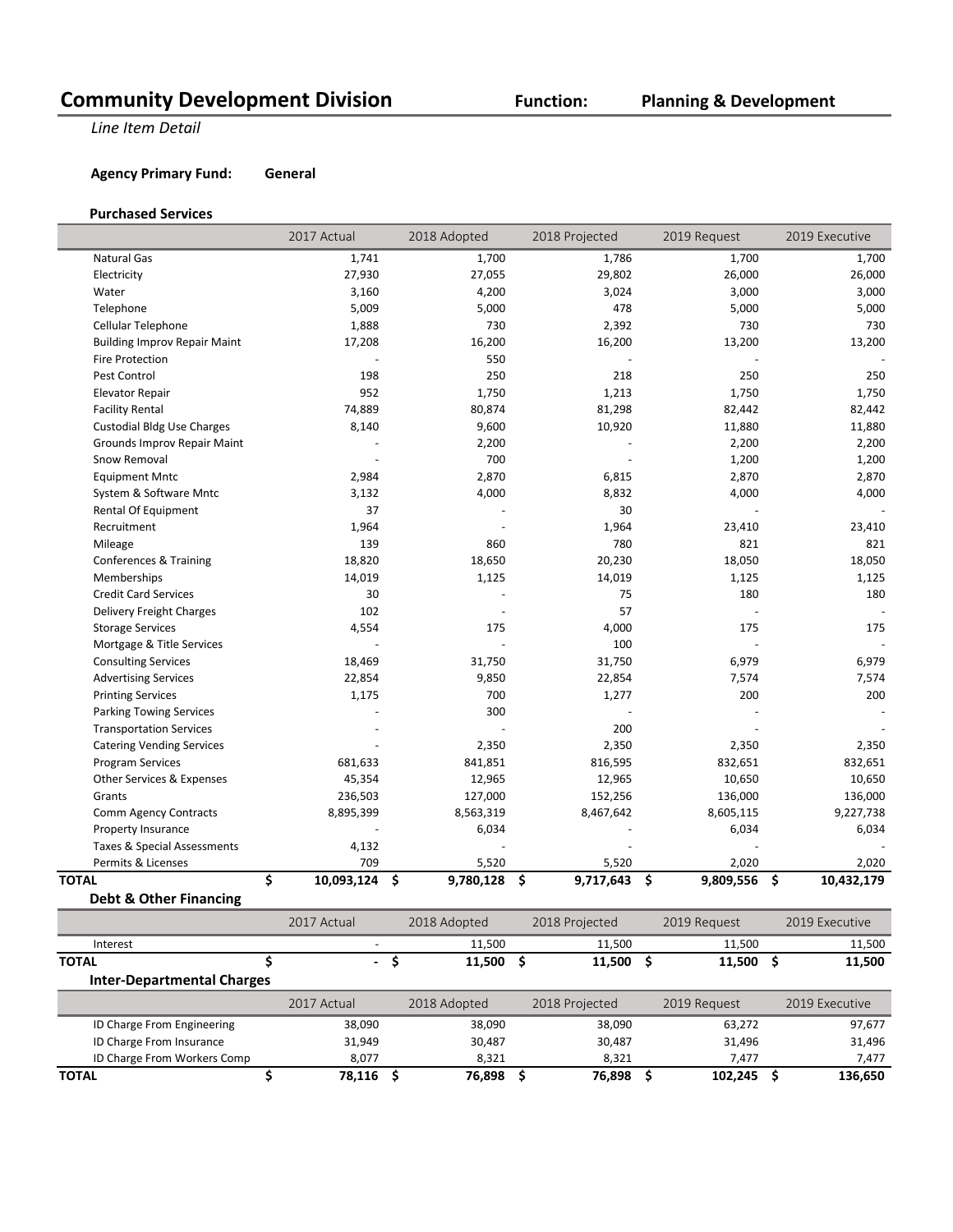**Line Item Detail** 

# **Agency Primary Fund: General**

# **Inter-Departmental Billings**

|                               | 2017 Actual |          | 2018 Adopted | 2018 Projected | 2019 Request | 2019 Executive |
|-------------------------------|-------------|----------|--------------|----------------|--------------|----------------|
| ID Billing To Municipal Court |             |          | (91.233)     | (50,000)       |              |                |
| ID Billing To Stormwater      |             | (45.000) | (45.000)     | (45.000)       | (47.000)     | (47,000)       |
| <b>TOTAL</b>                  |             | (45,000) | (136.233)    | (95,000)       | (47,000)     | (47,000)       |